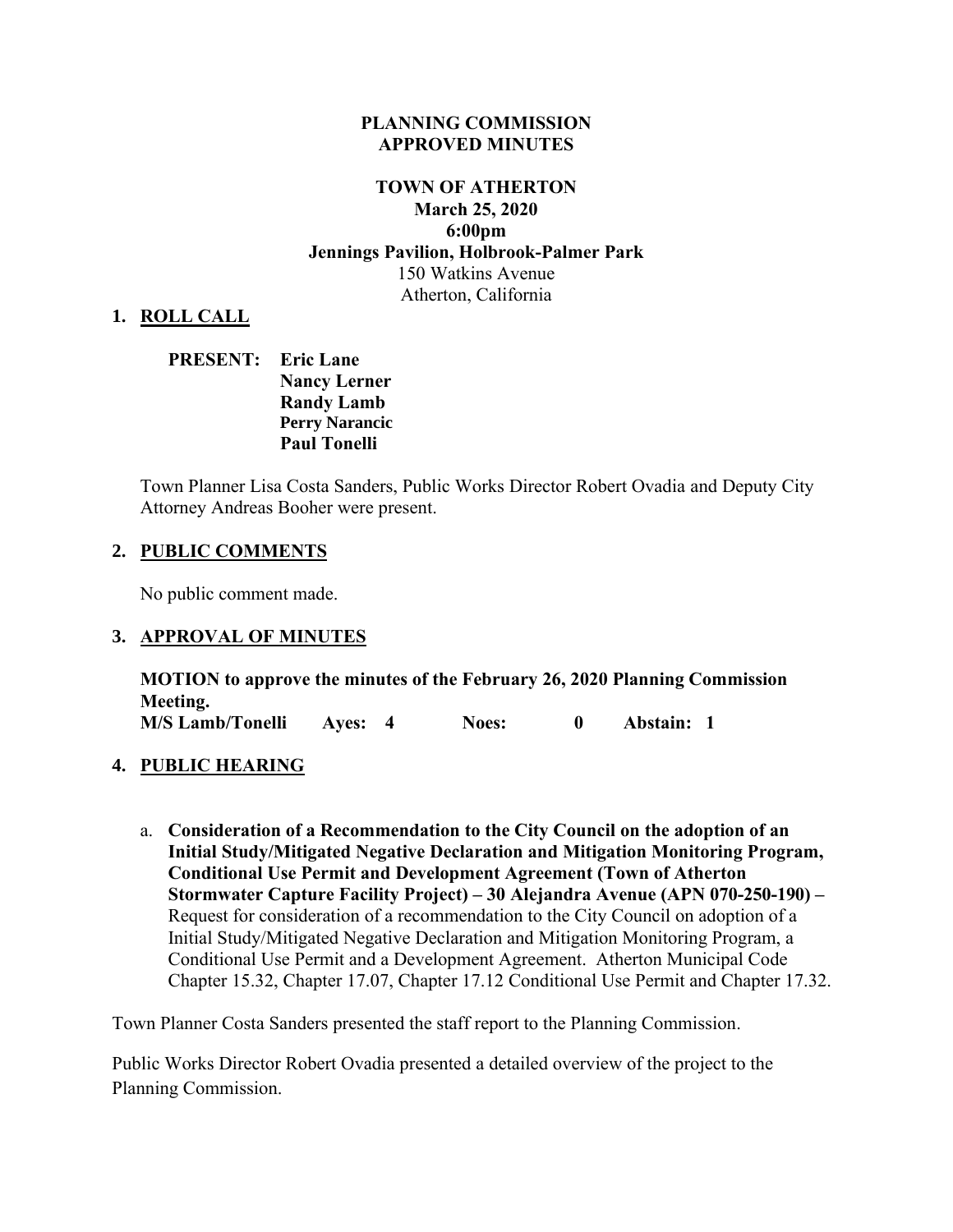Commissioner Narancic asked if this proposal was similar to a project reviewed by the Parks Commission at the Las Lomitas School previously.

Public Works Director Ovadia indicated this project did not work at Las Lomitas School and so the City Council advised to look for other alternative locations.

Commissioner Narancic asked if there was a state incentive to help fund the project.

Public Works Director Ovadia indicated that the project is to be fully funded by the state.

Chair Lane asked whether there is a backup power supply on the pump.

Tetratech Representative, Jason Fussel explained that there is no need for a power generator as the system is designed to allow flow of water as normal in the case that it cannot be pumped.

Chair Lane asked how long the construction was expected to take.

Tetratech Representative Jason Fussel provided an estimate of 18-24 months.

MIG Representative Barbara Beard presented the CEQA Overview for the project to the Planning Commission.

Chair Lane asked about incoming and outgoing construction traffic on Fair Oaks, Watkins and Middlefield Road. He further highlighted that the operation considerations for traffic in and out of Town need to be considered.

Town Planner Costa Sanders indicated that an approved traffic route can be planned for and included within the contractual service.

Chair Lane asked whether a biologist will be on site every day of construction.

MIG Representative Barbara Beard indicated that a Biologist will only be on site during construction that may involve the taking of any special status species, which would be for any work done within the stream and not in the field.

Town Planner Costa Sanders presented the Conditional Use Permit to the Planning Commission.

Vice Chair Lamb asked why an enrollment cap would be considered for Menlo College.

Town Planner Costa Sanders clarified that there is no enrollment cap consideration for this project, not that there could never be an enrollment cap.

Deputy City Attorney Booher further clarified that no enrollment cap would be imposed in the scope of this project but could still be considered in future projects.

Commissioner Narancic asked why the school would be willing to participate and whether there has been conversation with the schools regarding their willingness to participate.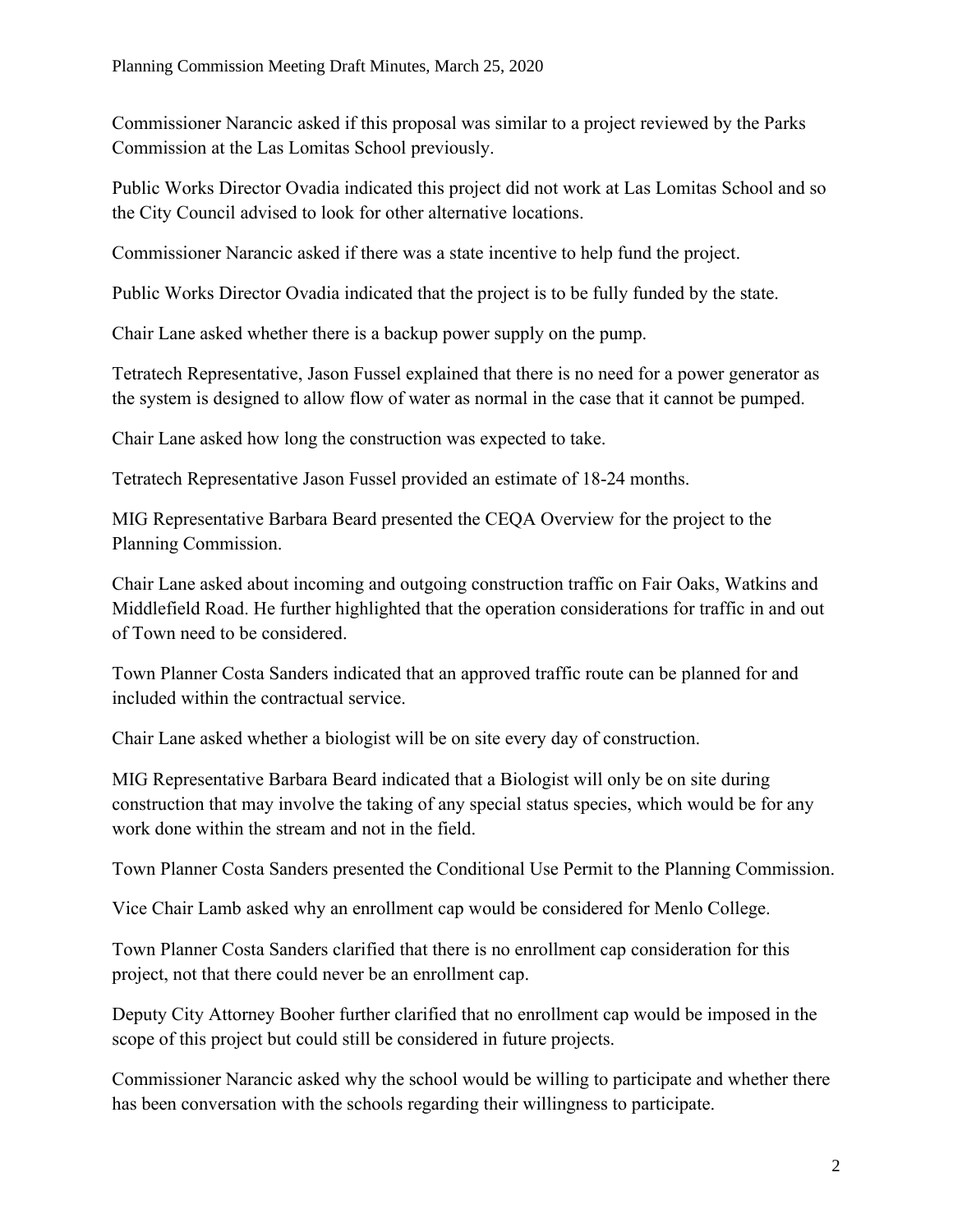Public Works Director Ovadia highlighted that the school would benefit from the treatment of their own onsite storm water as well as being considered good stewards for the environment and the Town by helping the Town meet its obligations.

Chair Lane highlighted that this may cut costs for maintenance for the fields in the long term.

Public Works Director indicated that the schools have reviewed the plans.

Chair Lane asked if the easement would change the liability for any accidents that occurred on the field.

Deputy City Attorney Booher indicated that it depends on the circumstances and facts of the situation.

Town Planner Costa Sanders concluded her summary of the staff report.

Open public hearing.

No public comment.

Vice Chair Lamb thanked staff for their work and was satisfied that the project was able to mitigate for impacts.

Commissioner Tonelli shared he found it surprising that more public comments were not received so far in the process.

Commissioner Lerner highlighted how thorough the presentation was.

Commissioner Narancic also highlighted the thorough work done on the project and found the location to be preferable to the Park for visual appearance and potential threat to health reasons.

Chair Lane also highlighted the thorough report and indicated that the mitigated impacts will be put to the test during the construction process.

Close public hearing.

**MOTION to adopt the Planning Commission Resolution 2020-1 to recommend that the city council adopt the Initial Study /Mitigated Negative Declaration and Mitigation Monitoring and Reporting Program, recommend that the City Council adopt the Conditional Use Permit with the conditions specified in draft Certificate of Approval and recommend that the City Council adopt the Development Agreement for the Town of Atherton Stormwater Capture Facility Project at 30 Alejandra Avenue.**

**M/S Tonelli/Lamb Ayes: 5 Noes: 0 Absent: 0**

- **5. NEW BUSINESS**
- **6. COMMISSIONERS' REPORTS**